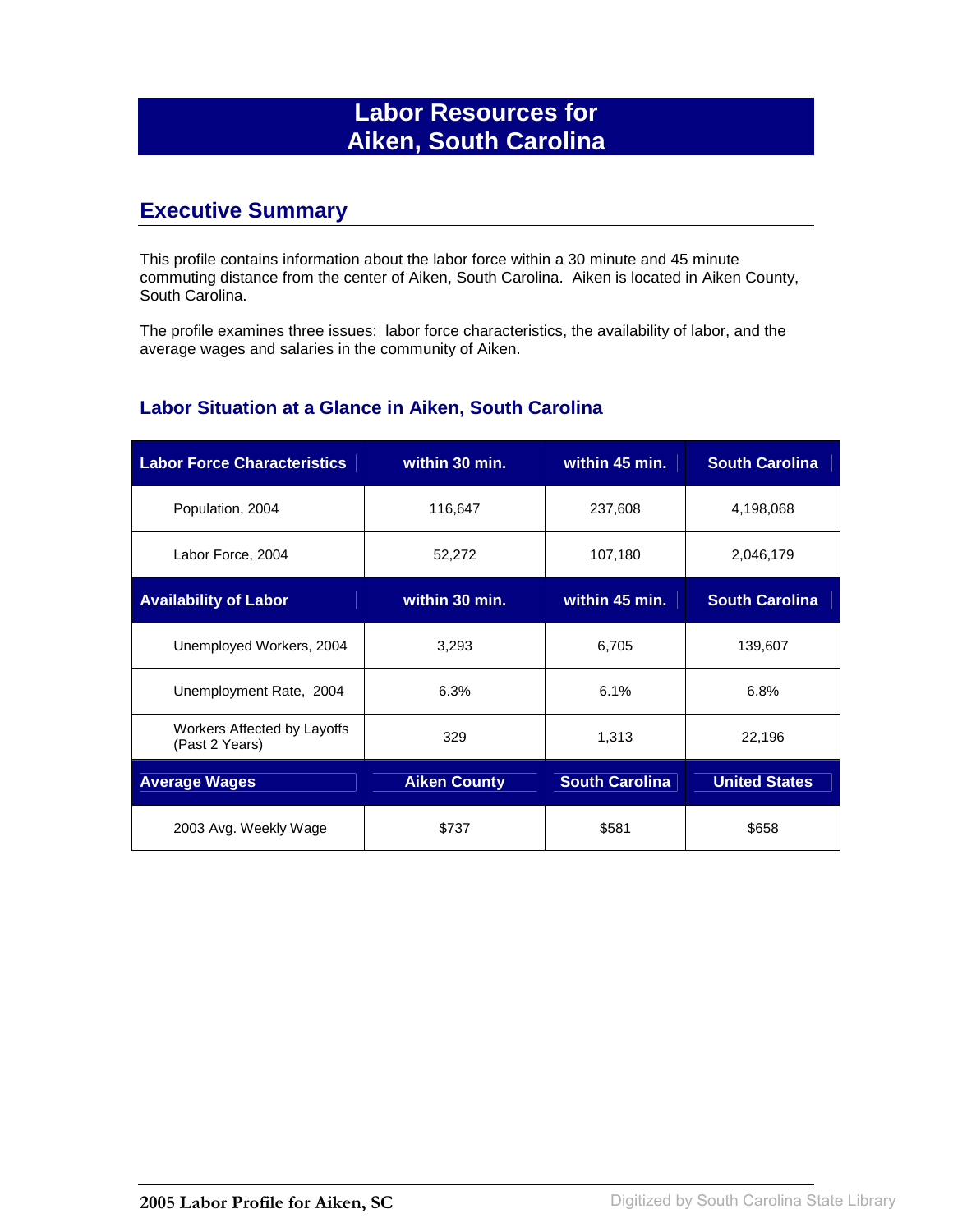## **Labor Force Characteristics for Aiken, South Carolina**

The composition and size of a community's labor force is linked very closely with demographic and economic conditions and trends in the region. The following labor force profile provides basic information on the population base and labor force characteristics so that the reader can better assess labor force conditions in the community.

| <b>Labor Force</b>             |                       |                                                |                          |
|--------------------------------|-----------------------|------------------------------------------------|--------------------------|
|                                | 30 min.<br>Drive time | 45 min.<br>Drive time                          | <b>South</b><br>Carolina |
| Labor Force<br>2004            | 52,272                | 107,180                                        | 2,046,179                |
| Change since<br>2000           | 805                   | $-3,146$                                       | 49,079                   |
|                                |                       | <b>Population</b>                              |                          |
| Population 2004                | 116,647               | 237,608                                        | 4,198,068                |
| Change since<br>2000           | 5,194                 | 13,620                                         | 186,056                  |
| Projected<br>2010              | 132,821               | 335,769                                        | 4,446,704                |
|                                |                       | <b>Gender Distribution</b>                     |                          |
| Male                           | 56,405                | 115,509                                        | 2,040,261                |
| Female                         | 60,242                | 122,099                                        | 2,132,454                |
|                                |                       | <b>Age Distribution</b>                        |                          |
| Ages 20-34                     | 22,080                | 45,804                                         | 875,330                  |
| Ages 35-49                     | 25,941                | 50,927                                         | 925,330                  |
| Ages 50-64                     | 21,003                | 43,176                                         | 739,980                  |
| 20-54<br>*Prime Working<br>Age | 56,162                | 113,455                                        | 2,084,880                |
|                                |                       | <b>Highest Level of Educational Attainment</b> |                          |
| <b>High School</b>             | 37,075                | 74,567                                         | 778,054                  |
| Some College                   | 22,873                | 46,889                                         | 500,194                  |
| Associate<br>Degree            | 7,534                 | 16,139                                         | 173,428                  |
| <b>Bachelors</b><br>Degree     | 15,363                | 32,770                                         | 351,526                  |
| Post Bachelor                  | 7,969                 | 16,169                                         | 178,529                  |

\*Prime working age group: People between the ages of 18-54 are often referred to as the prime working age group. In staffing a new facility, prudent managers often prefer to staff its production work force with workers whose ages form a normal distribution curve. This provides for stability, flexibility and continuity of knowledge.

Source: 2004 Estimates Based on 2000 U.S. Census of Population and Woods and Poole, 2003 Edition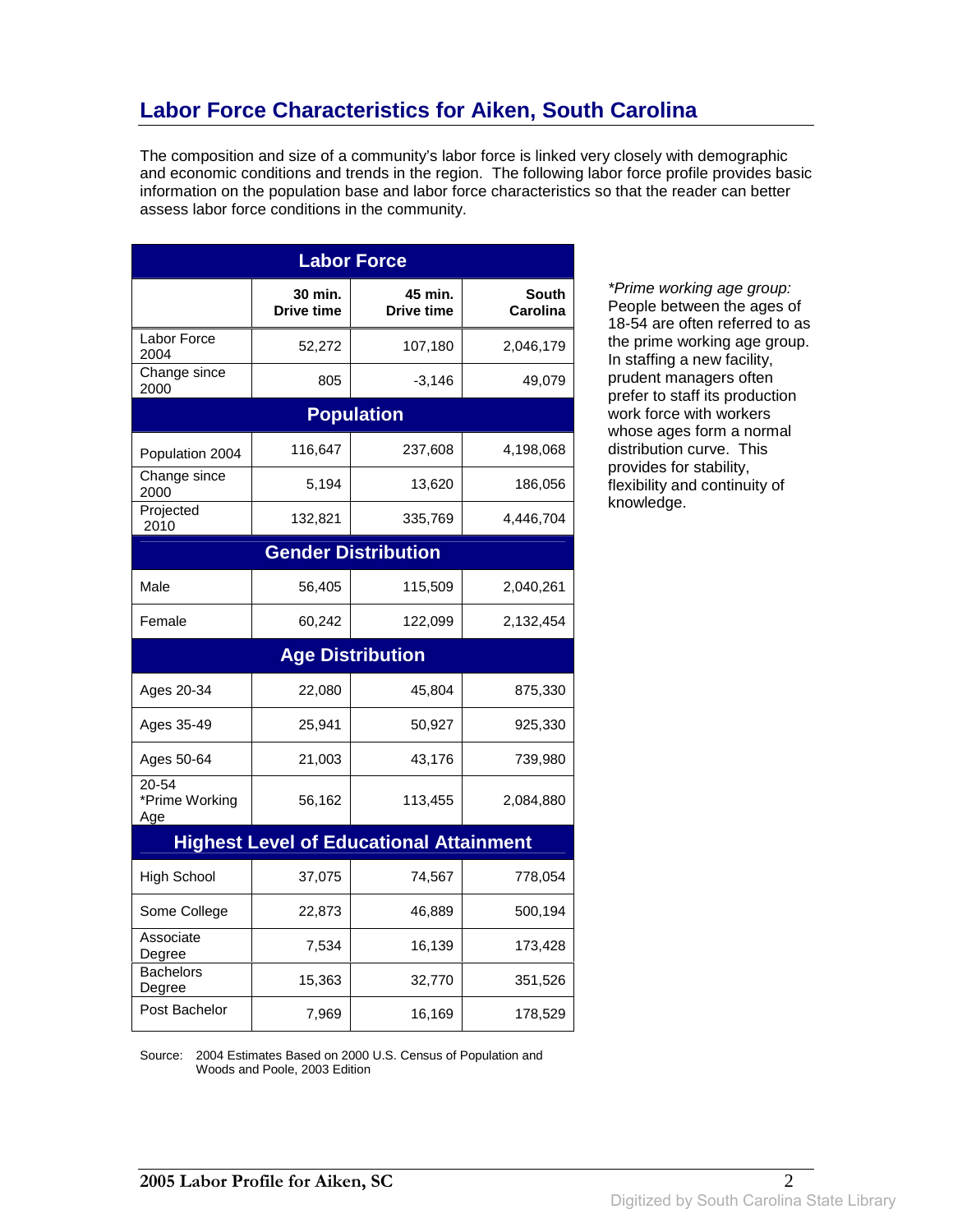# **Employment Characteristics for Aiken, South Carolina**

| <b>Total Employment</b>                                                     |        |         |           |
|-----------------------------------------------------------------------------|--------|---------|-----------|
| 30 min.<br>South<br>45 min.<br>Carolina<br>Drive time<br>Drive time<br>Year |        |         |           |
| 2004                                                                        | 48.978 | 100,475 | 1,906,571 |

Total Employment data include all full and part-time wage and salaried workers in the area. These people may or may not reside in the area.

| <b>Monthly Employment by Sector</b><br><b>In Aiken County</b>                                                                               |            |            |                   |  |  |
|---------------------------------------------------------------------------------------------------------------------------------------------|------------|------------|-------------------|--|--|
| Sector                                                                                                                                      | 30 min.    | 45 min.    |                   |  |  |
|                                                                                                                                             | Drive time | Drive time | South Carolina    |  |  |
| Agriculture, Forestry, Fishing and Hunting                                                                                                  | 158<br>131 | 503        | 12,379            |  |  |
| <b>Mining</b><br><b>Utilities</b>                                                                                                           | 270        | 267<br>589 | 1,603             |  |  |
| <b>Construction</b>                                                                                                                         | 3,811      | 8,610      | 11,891<br>111,730 |  |  |
| <b>Manufacturing</b>                                                                                                                        | 6,995      | 21,933     | 275,573           |  |  |
| Wood product manufacturing                                                                                                                  | 54         | 292        | 8,371             |  |  |
| Nonmetallic mineral product manufacturing                                                                                                   | 538        | 1,177      | 9,155             |  |  |
| Primary metal manufacturing                                                                                                                 | 7          | 118        | 6,317             |  |  |
| Fabricated metal product manufacturing                                                                                                      | 1,030      | 2,373      | 27,357            |  |  |
| Machinery manufacturing                                                                                                                     | 55         | 850        | 21,278            |  |  |
| Computer and electronic product<br>manufacturing                                                                                            | 30         | 363        | 7,666             |  |  |
| Electrical equipment and appliance mfg.                                                                                                     | 26         | 435        | 10,748            |  |  |
| Transportation equipment manufacturing                                                                                                      | 376        | 2,752      | 30,932            |  |  |
| Furniture and related product manufacturing                                                                                                 | 38         | 112        | 4,225             |  |  |
| Miscellaneous manufacturing                                                                                                                 | 30         | 303        | 7,846             |  |  |
| Food manufacturing                                                                                                                          | 75         | 931        | 17,832            |  |  |
| Beverage and tobacco product<br>manufacturing                                                                                               |            |            | 1,445             |  |  |
| Textile mills                                                                                                                               | 1,758      | 3,945      | 40,207            |  |  |
| Textile product mills                                                                                                                       | 18         | 287        | 9,724             |  |  |
| Apparel manufacturing                                                                                                                       | 1          | 21         | 5,321             |  |  |
| Paper manufacturing                                                                                                                         | 35         | 523        | 14,710            |  |  |
| Printing and related support activities                                                                                                     | 78         | 534        | 7,327             |  |  |
| Petroleum and coal products manufacturing                                                                                                   |            |            | 288               |  |  |
| Chemical manufacturing                                                                                                                      | 257        | 829        | 21,659            |  |  |
| Plastics and rubber products manufacturing                                                                                                  | 929        | 2,039      | 23,054            |  |  |
| <b>Wholesale Trade</b>                                                                                                                      | 618        | 3,759      | 62,523            |  |  |
| <b>Retail Trade</b>                                                                                                                         | 5,421      | 14,242     | 224,031           |  |  |
| <b>Transportation and Warehousing</b>                                                                                                       | 812        | 2,933      | 46,941            |  |  |
| <b>Education and Health Services</b>                                                                                                        | 4,667      | 16,736     | 156,232           |  |  |
| <b>Leisure and Hospitality</b>                                                                                                              | 3,716      | 10,277     | 192,748           |  |  |
| <b>Professional and Business Services</b><br>19,283<br>186,481<br>10,897<br>Source: 2003 Covered Wages, SC Employment Securities Commission |            |            |                   |  |  |

Source: 2003 Covered Wages, SC Employment Securities Commission

**2005 Labor Profile for Aiken, SC** 3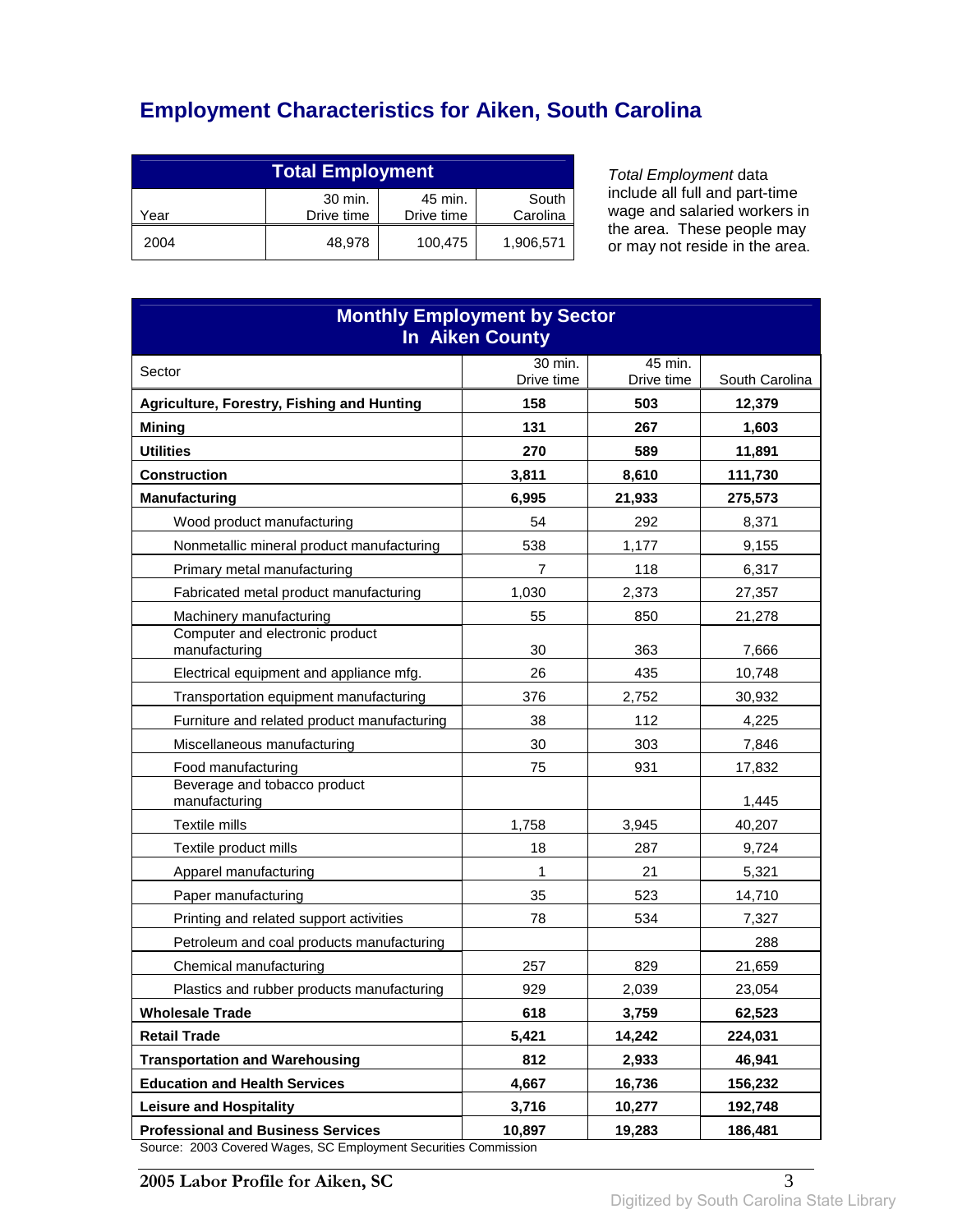| <b>Largest Industries by Total Employment</b><br>In Aiken County, SC |               |                                |            |           |
|----------------------------------------------------------------------|---------------|--------------------------------|------------|-----------|
| <b>Company Name</b>                                                  | City          | <b>Primary Product/Service</b> | Employment | Date Est. |
| Westinghouse Savannah<br>River                                       | Aiken         | Nuclear materials              | 11,700     | 1952      |
| Kimberly-Clark Corp                                                  | Beech Island  | Tissue products                | 1,200      | 1966      |
| <b>Bridgestone Firestone</b>                                         | Graniteville  | Passenger & light truck tires  | 925        | 1997      |
| AGY, Inc                                                             | Aiken         | Glass fiber                    | 690        | 1960      |
| Avondale Mills-Gregg<br>Plant                                        | Graniteville  | Dyeing & finishing of fabrics  | 654        | 1950      |
| <b>Shaw Industries</b>                                               | Aiken         | Carpet yarns                   | 605        | 1993      |
| Avondale Mills-Townsend<br>Plant                                     | Graniteville  | <b>Blended fabrics</b>         | 468        | 1966      |
| <b>Hubbell Power Systems</b>                                         | Aiken         | High voltage insulators        | 415        | 1963      |
| Newman Technology                                                    | Aiken         | Exhaust systems & parts        | 350        | 2001      |
| <b>ASCO Valve</b><br>Manufacturing                                   | Aiken         | Solenoid valves                | 340        | 1987      |
| <b>Glaxo Smithkline</b>                                              | Aiken         | Proprietary drugs              | 274        | 1978      |
| <b>PACTIV Corporation</b>                                            | Beech Island  | Plastic food service products  | 260        | 1974      |
| <b>SKF Automotive Division</b>                                       | Graniteville  | Automotive hub units           | 256        | 1997      |
| <b>RE Phelon Co</b>                                                  | Aiken         | Aluminum die-casting           | 210        | 1979      |
| <b>TTX SRD-Hamburg</b>                                               | North Augusta | Rebuilt railway cars           | 200        | 1967      |
| Carlise Tire & Wheel                                                 | Aiken         | Metal stamping                 | 200        | 1991      |
| United Defense LP                                                    | Aiken         | Fabricated & welded metal      | 177        | 1967      |
| Avondale Mills-Swint Plant Graniteville                              |               | Twills, sateen, bedford cords  | 149        | 1963      |
| Pepperidge Farm Inc                                                  | Aiken         | Retail bakery products         | 137        | 1976      |
| Halocarbon Products Corp North Augusta                               |               | Specialty organic chemicals    | 132        | 1983      |

#### **Employer-Employee Relationship**

Employer-employee relations in South Carolina are very stable and the state consistently ranks as one of the least unionized in the nation. In 2004, only 4.5 percent of the state's workers were members of a labor union. Additionally, the state has consistently had one of the lowest work stoppage rates in the United States. On average, less than .01 percent of working time was lost due to strikes in manufacturing and non-manufacturing industries combined.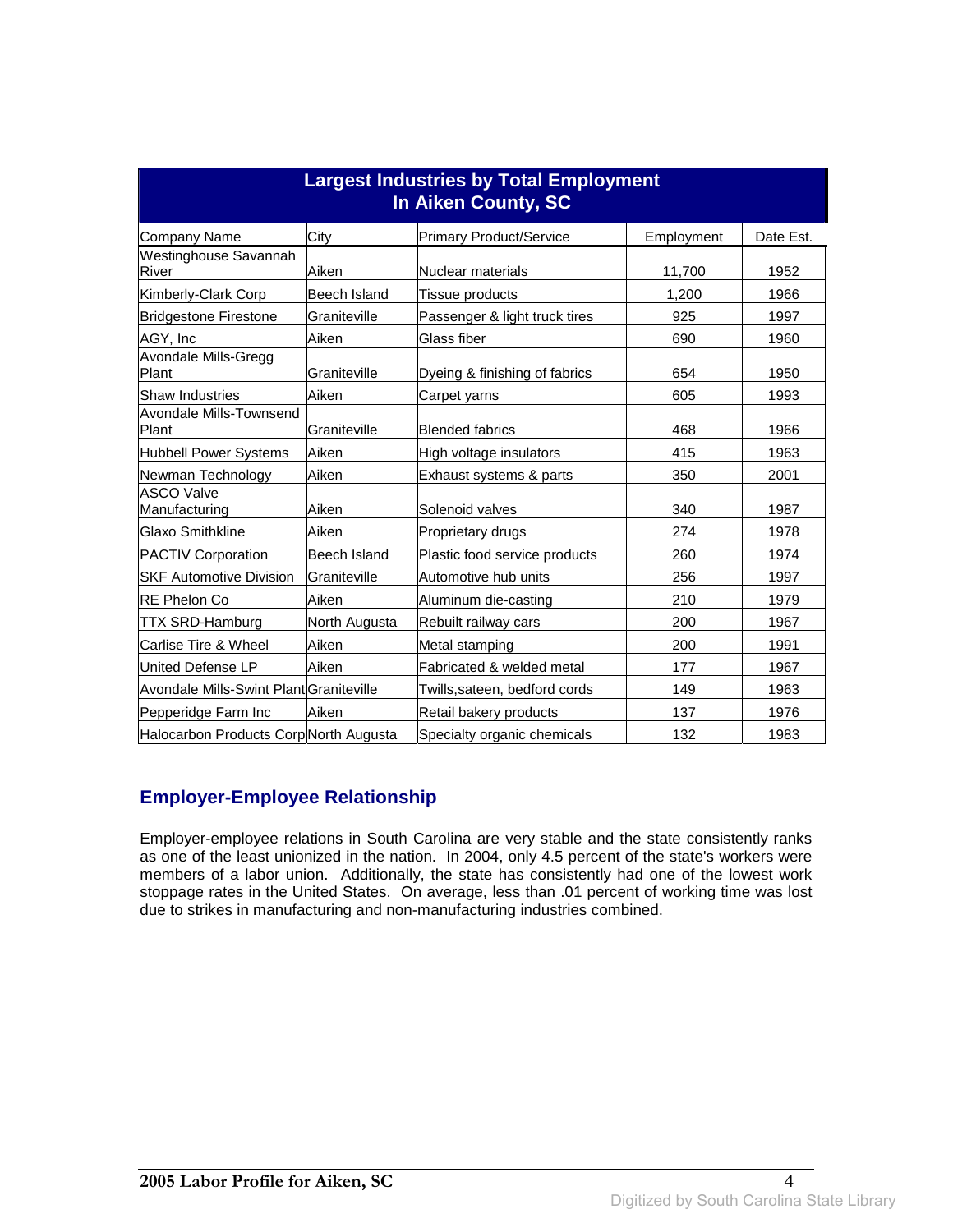### **Labor Force Participation & Unemployment**

| <b>Labor Force Participation &amp; Unemployment</b> |                       |                       |                |  |
|-----------------------------------------------------|-----------------------|-----------------------|----------------|--|
| Year                                                | 30 min.<br>Drive time | 45 min.<br>Drive time | South Carolina |  |
| Labor Force<br>(2004)                               | 52,272                | 107,180               | 2,046,179      |  |
| Labor Force<br>Change from 2000                     | 805                   | $-3,146$              | 49,079         |  |
| Labor Force<br><b>Participation Rate</b>            | 45%                   | 45%                   | 49%            |  |
| Unemploy-<br>ment (2004)                            | 3,293                 | 6,705                 | 139.607        |  |
| Unemployment<br>Rate                                | 6.3%                  | 6.1%                  | 6.8%           |  |

The labor force participation rate is the percentage which results from dividing the labor force count by the total population.

Unemployment reflects the total number of persons who do not have a job and are actively seeking employment.

#### **Other Potential Sources of Labor Supply**

| <b>Total Jobs Lost</b><br><b>Due to Mass Closings and Layoffs</b><br><b>Past Two Years</b> |                       |                       |                |
|--------------------------------------------------------------------------------------------|-----------------------|-----------------------|----------------|
| Sector                                                                                     | 30 min.<br>Drive time | 45 min.<br>Drive time | South Carolina |
| Total                                                                                      | 329                   | 1,313                 | 22,196         |
| Manufacturing                                                                              | 145                   | 916                   | 19,196         |
| <b>Distribution</b>                                                                        | 29                    | 185                   | 1,213          |
| Service                                                                                    | 155                   | 213                   | 1,745          |
| Other                                                                                      |                       |                       | 42             |

Recent closings and layoffs are a rich source of skilled and experienced labor for companies seeking to locate or expand in a given area. Industries in which layoffs and closings occur can provide some indication of the skills and knowledge-base of many unemployed and underemployed workers in a region.

| <b>Commuters to Other Areas</b> |                       |                       |                |
|---------------------------------|-----------------------|-----------------------|----------------|
|                                 | 30 min.<br>Drive time | 45 min.<br>Drive time | South Carolina |
| Commuters to<br>other areas     | 15.449                | 37,863                | 31,833         |

Source: 2000 U.S. Census of Population

 Workers commuting to places outside their residence are a significant source of experienced labor for new and expanding industries. These workers may be willing to consider an opportunity for employment nearer their place of residence.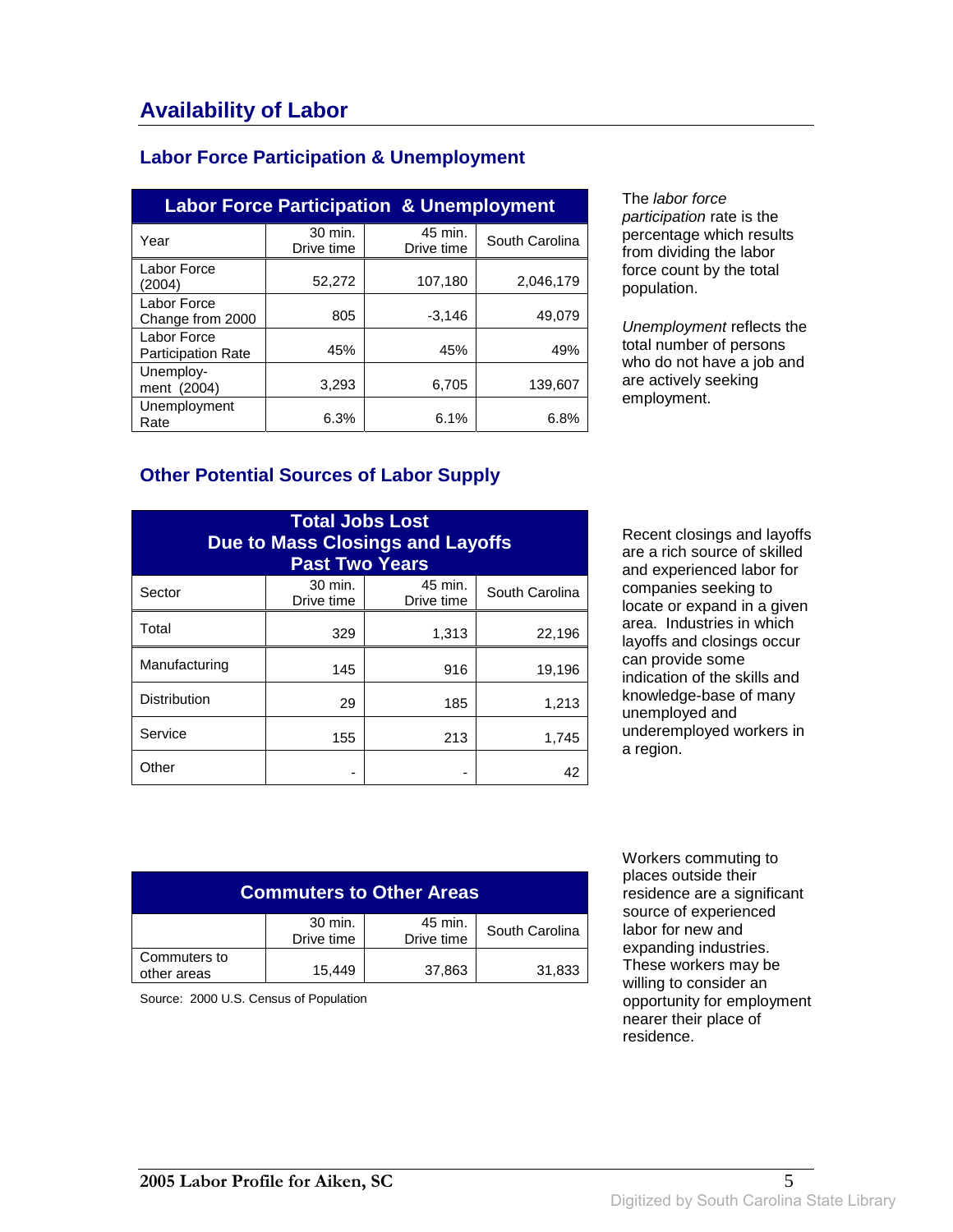### **Recent Graduates of South Carolina's Colleges and Universities**

| <b>Certificates/Degrees Conferred</b><br><b>From Technical Colleges</b><br>in Select Degrees Within 45 Minute Drive Time of Aiken County, SC |                                                        |  |  |
|----------------------------------------------------------------------------------------------------------------------------------------------|--------------------------------------------------------|--|--|
| Degree Area                                                                                                                                  | Two Year Certificates/Degrees Conferred<br>2002 - 2004 |  |  |
| Computer and Information Sciences (Total)                                                                                                    | 165                                                    |  |  |
| Data Processing Technology                                                                                                                   | 165                                                    |  |  |
| Engineering Technologies (Total)                                                                                                             | 65                                                     |  |  |
| Electrical , Electronic & Communications                                                                                                     | 51                                                     |  |  |
| Mechanical Engineering/Tech                                                                                                                  | $\star$                                                |  |  |
| Mechanic & Repair Technologies (Total)                                                                                                       | 101                                                    |  |  |
| Industrial Electronics                                                                                                                       | 20                                                     |  |  |
| <b>HVAC</b>                                                                                                                                  | 46                                                     |  |  |
| Precision Production (Total)                                                                                                                 | 23                                                     |  |  |
| Machine Tool Technology/Machinist                                                                                                            | 18                                                     |  |  |

| <b>Graduation From South Carolina's</b><br><b>Four Year Colleges and Universities</b><br><b>In Select Degrees</b> |                                |                               |  |
|-------------------------------------------------------------------------------------------------------------------|--------------------------------|-------------------------------|--|
|                                                                                                                   |                                | Degrees Conferred (2002-2004) |  |
|                                                                                                                   | <b>Bachelors</b><br>Post- Grad |                               |  |
| Computer and Information<br>Science (Total)                                                                       | 910                            | 108                           |  |
| <b>Computer Engineering</b>                                                                                       | 150                            | 149                           |  |
| <b>Computer Programming</b>                                                                                       | 12                             | 5                             |  |
| Engineering & Related<br>Technologies (Total)                                                                     | 1,316                          | 786                           |  |
| <b>Chemical Engineering</b>                                                                                       | 136                            | 38                            |  |
| <b>Electrical Engineering</b>                                                                                     | 257                            | 150                           |  |
| Industrial Engineering                                                                                            | 78                             | 44                            |  |
| <b>Mechanical Engineering</b>                                                                                     | 268                            | 95                            |  |
| Business Admin &<br>Management                                                                                    | 4.754                          | 1,018                         |  |
| International Business/Trade                                                                                      | 178                            | 276                           |  |

Source: South Carolina Commission on Higher Education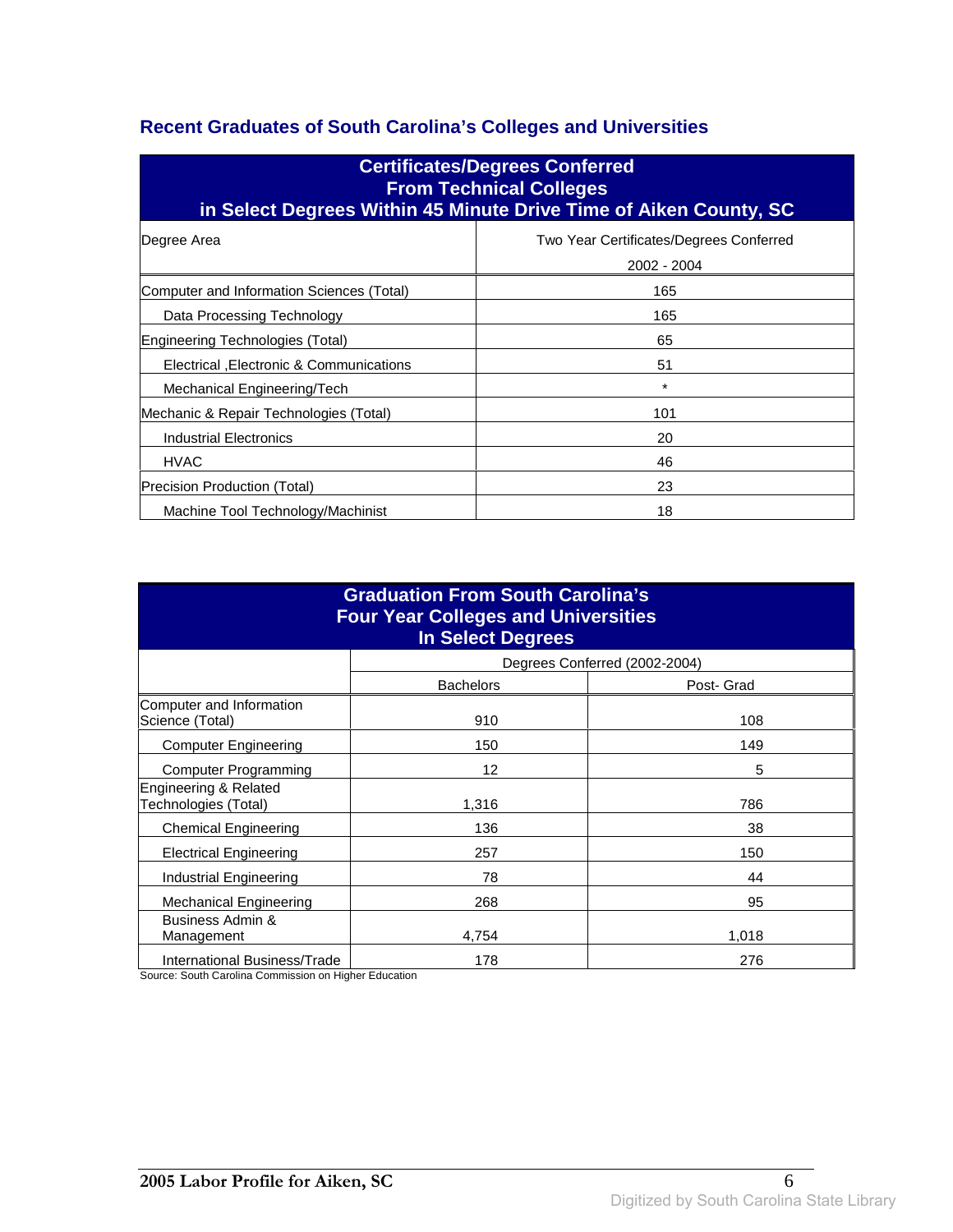## **Wages and Salaries**

| <b>Average Wage and Salary</b><br><b>Comparison</b> |                 |                |                      |
|-----------------------------------------------------|-----------------|----------------|----------------------|
| Sector                                              | Aiken<br>County | South Carolina | <b>United States</b> |
| Avg. Weekly<br>Wages*                               | \$737           | \$581          | \$658                |
| Avg. Annual<br>Salary*                              | \$38,312        | \$30,240       | \$37,508             |
| Avg. Hourly Prod.<br>Wages**                        | N/A             | \$14.73        | \$16.14              |

\*Covered Wages and Employment, 2003, SC Employment Securities Commission

\*\* Employment & Earnings, 2004, U.S. Department of Labor

| <b>Average Annual Salary</b><br><b>Manufacturing Sectors, 2004</b> |              |                |
|--------------------------------------------------------------------|--------------|----------------|
| Sector                                                             | Aiken County | South Carolina |
| <b>Manufacturing Total</b>                                         | \$40,129     | \$39,027       |
| Wood product                                                       | \$17,794     | \$30,808       |
| Nonmetallic mineral product                                        | \$41,662     | \$39,031       |
| Primary metal                                                      | ***          | \$49,695       |
| Fabricated metal product                                           | \$36,151     | \$37,533       |
| Machinery                                                          | ***          | \$39,952       |
| Computer and electronic product                                    | ***          | \$40,186       |
| Electrical equipment and appliance                                 | ***          | \$40,178       |
| Transportation equipment                                           | \$35,787     | \$44,099       |
| Furniture and related product                                      | \$27,676     | \$27,907       |
| Miscellaneous                                                      | \$18,843     | \$34,350       |
| Food                                                               | ***          | \$26,620       |
| Beverage and tobacco product                                       | ***          | \$35,765       |
| <b>Textile mills</b>                                               | \$25,614     | \$31,898       |
| Textile product mills                                              | ***          | \$25,618       |
| Apparel                                                            | ***          | \$23,705       |
| Paper                                                              | ***          | \$55,139       |
| Printing and related support<br>activities                         | \$20,229     | \$36,634       |
| Petroleum and coal products                                        | ***          | \$49,113       |
| Chemical                                                           | \$39,196     | \$50,870       |
| Plastics and rubber products                                       | \$53,670     | \$46,620       |

\*\*\*Indicates data suppressed

Source: Covered Wages and Employment, SC Employment Securities Commission